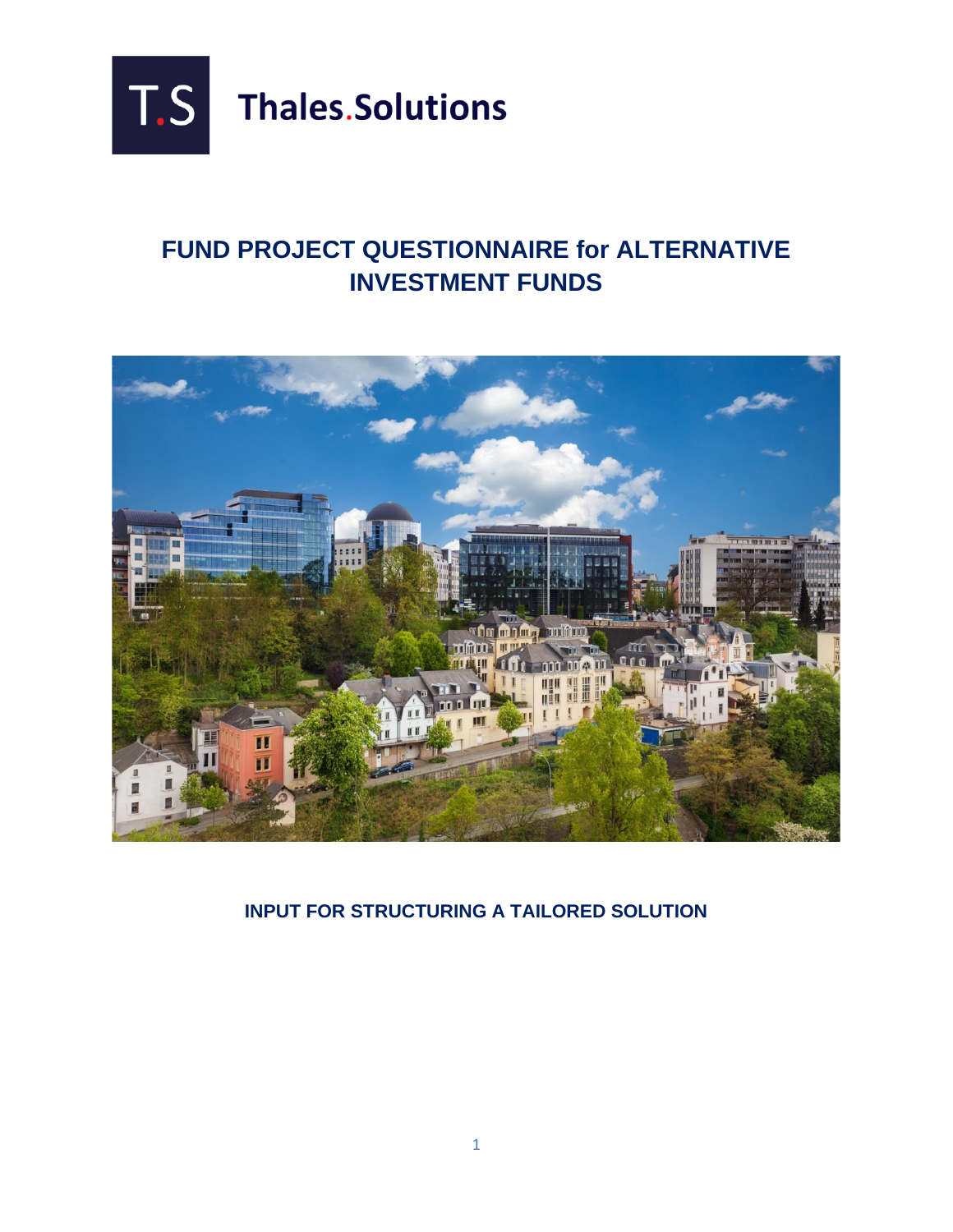

# **T.S** Thales.Solutions

## **Information about the Initiator**

| lam |  |
|-----|--|
|-----|--|

**Company:**

**Address:**

**Phone:**

**Email:**

**WhatsApp:**

**Website:**

## **Objective**

### **The objective to be achieved/the solution(s) sought by the initiator**

 $\Box$  Structuring holding as a fund / investment vehicle

 $\Box$  Moving an existing offshore structure to onshore (e.g. Luxembourg, the Netherlands etc.).

 $\Box$  Raising funding internationally (if any particular country, please indicate)

 $\Box$  Other, please indicate: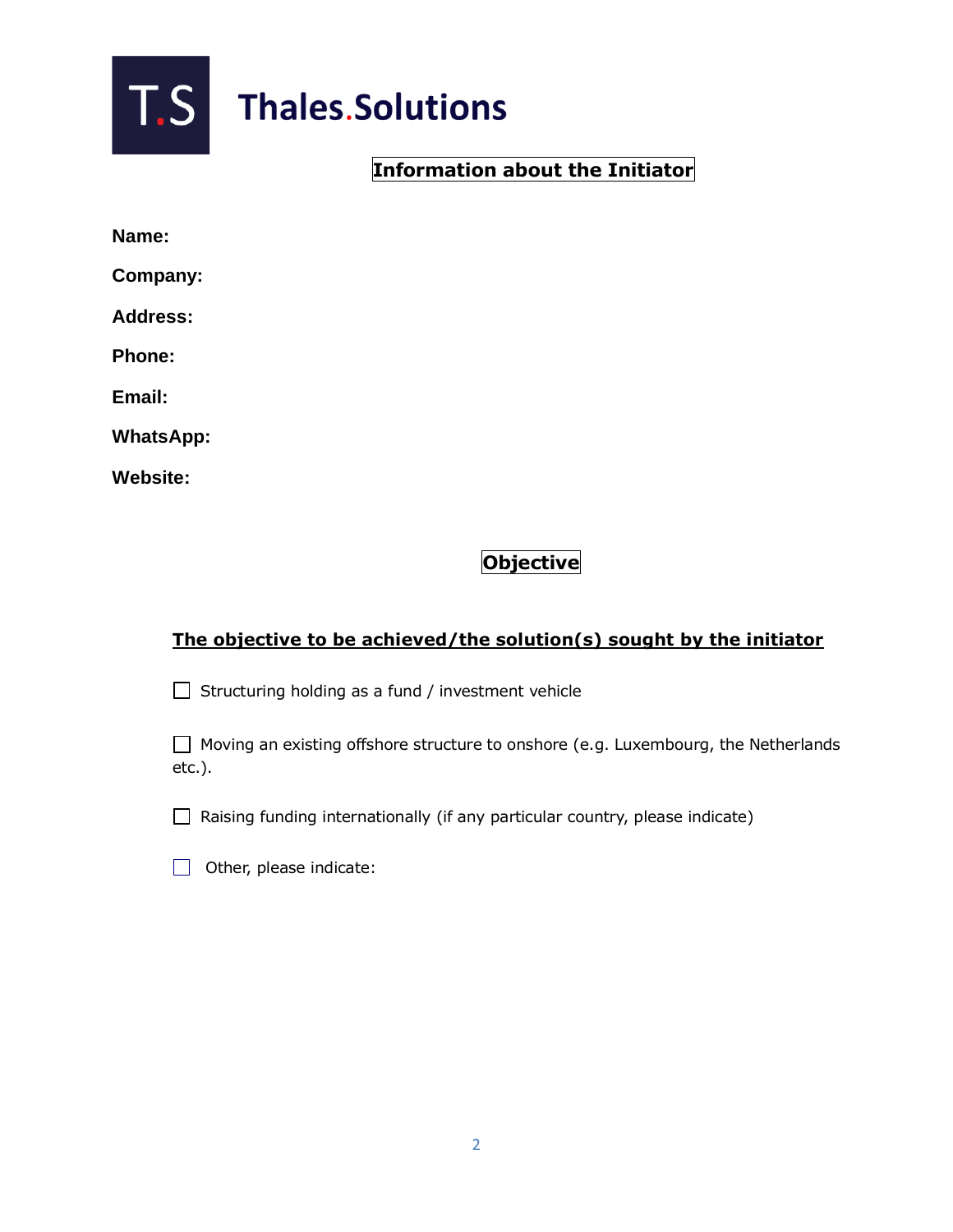

## **Legal structure of choice**

## **Type of vehicle**

|                   | Mono-compartmental structure (a single sub-fund)                                                 |     |    |
|-------------------|--------------------------------------------------------------------------------------------------|-----|----|
|                   | Umbrella structure with possibility of multiple sub-funds                                        |     |    |
|                   | Sub-funds to be rented out ("white labelling")                                                   | Yes | No |
|                   | Single asset vehicle                                                                             |     |    |
|                   |                                                                                                  |     |    |
|                   | Name of the fund:                                                                                |     |    |
|                   | <b>Number of initial sub-fund:</b>                                                               |     |    |
|                   | <b>Applicable Law</b>                                                                            |     |    |
|                   | Specialized Investment Funds (SIF), according to Law dated 13 <sup>th</sup> February 2007        |     |    |
|                   | Part II Funds, according to Law dated 17 <sup>th</sup> December 2010                             |     |    |
|                   | Reserved Alternative Investment Fund (RAIF), according to Law dated 23rd July 2016               |     |    |
|                   | □ Societe d'investissement en Capital a Risque (SICAR), according to Law dated 15th<br>June 2004 |     |    |
| <b>Legal form</b> |                                                                                                  |     |    |

- $\Box$  SICAV
- $\Box$  FCP
- □ SICAF
- $\Box$  Special Limited Partnership (SCS / SCSp)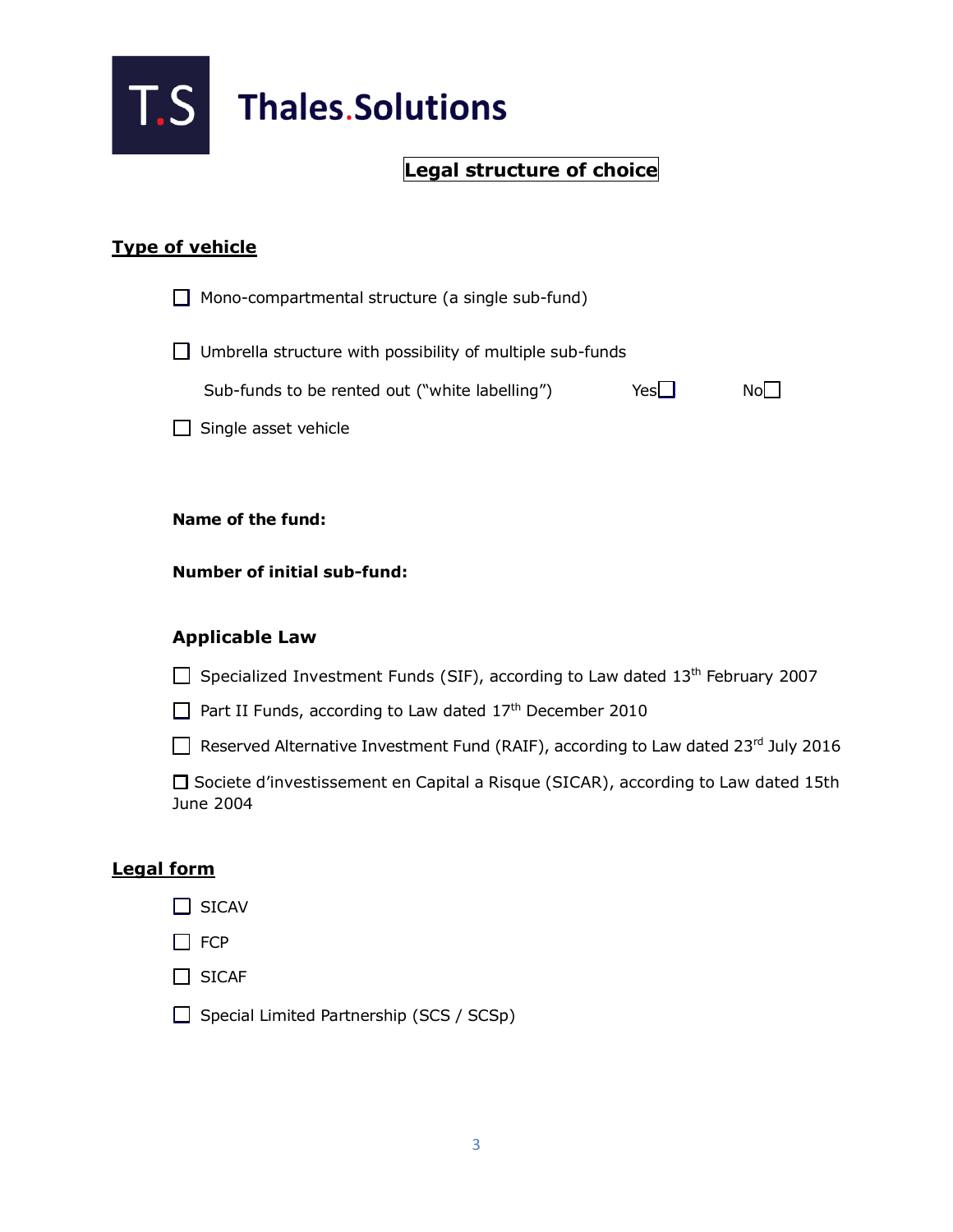

#### **Intervening parties**

| Promoter/Initiator: |
|---------------------|
|---------------------|

**Investment Manager:** 

 $\Box$  Investment Advisor, if any:

Management Company / AIFM:

 $\Box$  Law firm:

| Auditor: |
|----------|
|----------|

 $\Box$  Tax adviser:

 $\Box$  Independent valuator, only if required:

## **Registrar and types of the shares / units**

#### **Registrar activity**

- **Estimated number of registered shareholders/unit holders: at start.**
- **Estimated number of registered shareholders/unit holders in total :**
- **Geographical origin of the shareholders / unit holders (main expected countries) :**



| Non – FATF |  |
|------------|--|
|            |  |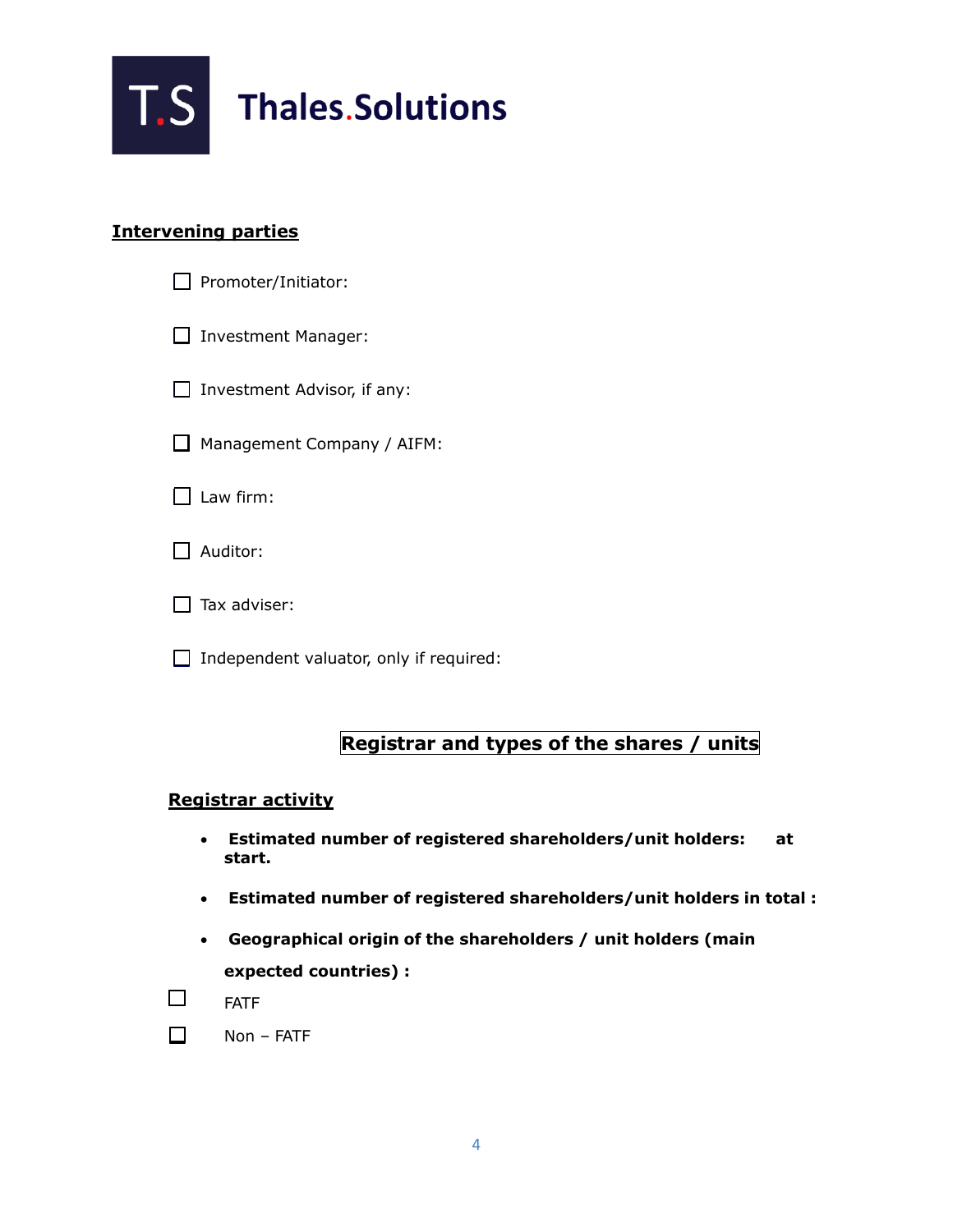

- **Origin of the seed capital:**
- **Type of investors (estimation):**
- $\Box$ Retail investors
- $\Box$ High net-worth individuals
- Professional investor  $\Box$
- $\Box$ Institutional investors
- $\Box$ via Placing Agents
- $\Box$ via a Nominee account
- $\Box$ US Persons, if any
	- **Order transmission on the Registrar level:**
	- $\Box$  Individual forwarding of subscription / redemption orders to the Registrar

 $\Box$  General forwarding of capital stock orders by the Central agent (or eventually the Promoter)

#### **Characteristics of the shares / units**

- **Type and number of shares / units:**
- Distribution Number:
- Capitalisation Number:
- $\Box$  Hedged Number:
- Non-hedged Number:
- $\Box$  Others please specify: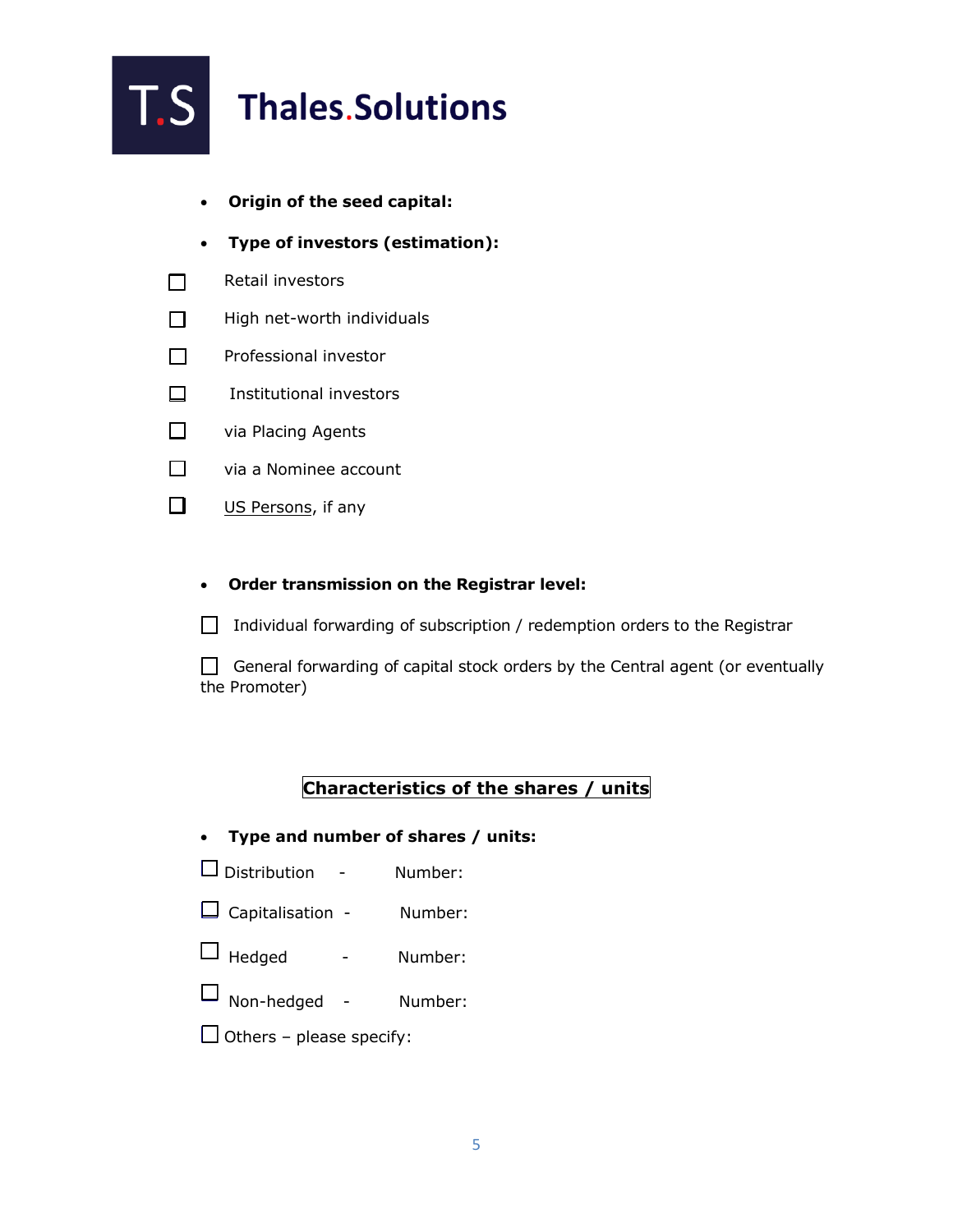

#### • **Currency of the shares/units:**

 $\Box$  Main currency:

 $\Box$  Other currencies

#### • **Listing of the shares / units (if applicable)**

 $\Box$  Luxembourg Stock Exchange (LSE)

Remark : The Listing on the Luxembourg Stock Exchange (LSE) of a SIF/SICAR structure is feasible but might induce extra costs and a complex operational set-up due to the eligibility problems of the shares.

#### **Description of the investment policy**

• **Investment policy and objective:**

(Please describe the investment policy or attach a presentation of the fund)

- **Calculation of the Net Asset Value**
- $\Box$  Daily
- $\Box$  Weekly
- $\Box$  Bi-weekly
- $\Box$  Monthly
- $\Box$  Semi-annually
- $\Box$  Annually
- Other please specify**:**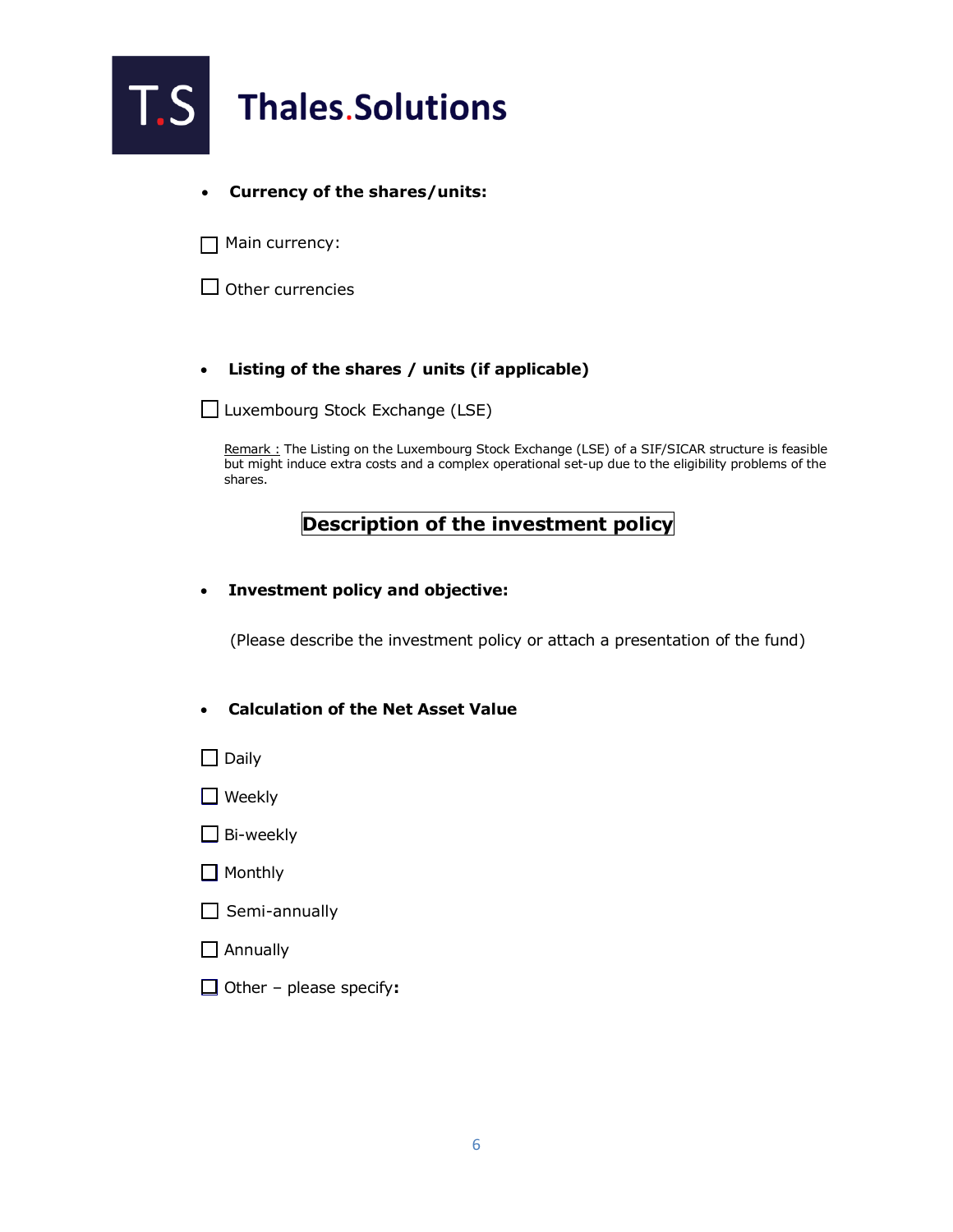#### • **Estimated Assets under management**

| Seed capital                                  |
|-----------------------------------------------|
| At the end of the initial subscription period |
| After one year                                |
| After three years                             |

#### • **Type of targeted investments**

Estimation in terms of total net assets under management

| Cash deposits                                                                          | $\frac{1}{2}$ |
|----------------------------------------------------------------------------------------|---------------|
| Money market instruments                                                               | $\frac{1}{2}$ |
| <b>Bonds</b>                                                                           | $\frac{1}{2}$ |
| Equities                                                                               | $\frac{1}{2}$ |
| Derivative products (options, futures, )                                               | $\frac{1}{2}$ |
| Third Party UCIs (Plain vanilla Funds, Hedge Funds, Private Equity<br>Funds, $\dots$ ) | %             |
| Other Transferable securities                                                          | $\frac{1}{2}$ |
| Other - please specify:                                                                | %             |
| For non-UCITS Funds only (if main strategical focus) :                                 |               |
| Private equity                                                                         | $\frac{1}{2}$ |
| Private debt                                                                           | %             |
| Infrastructure                                                                         | %             |
| Real Estate (usually indirect investments via SPVs or SOPARFIs)                        | %             |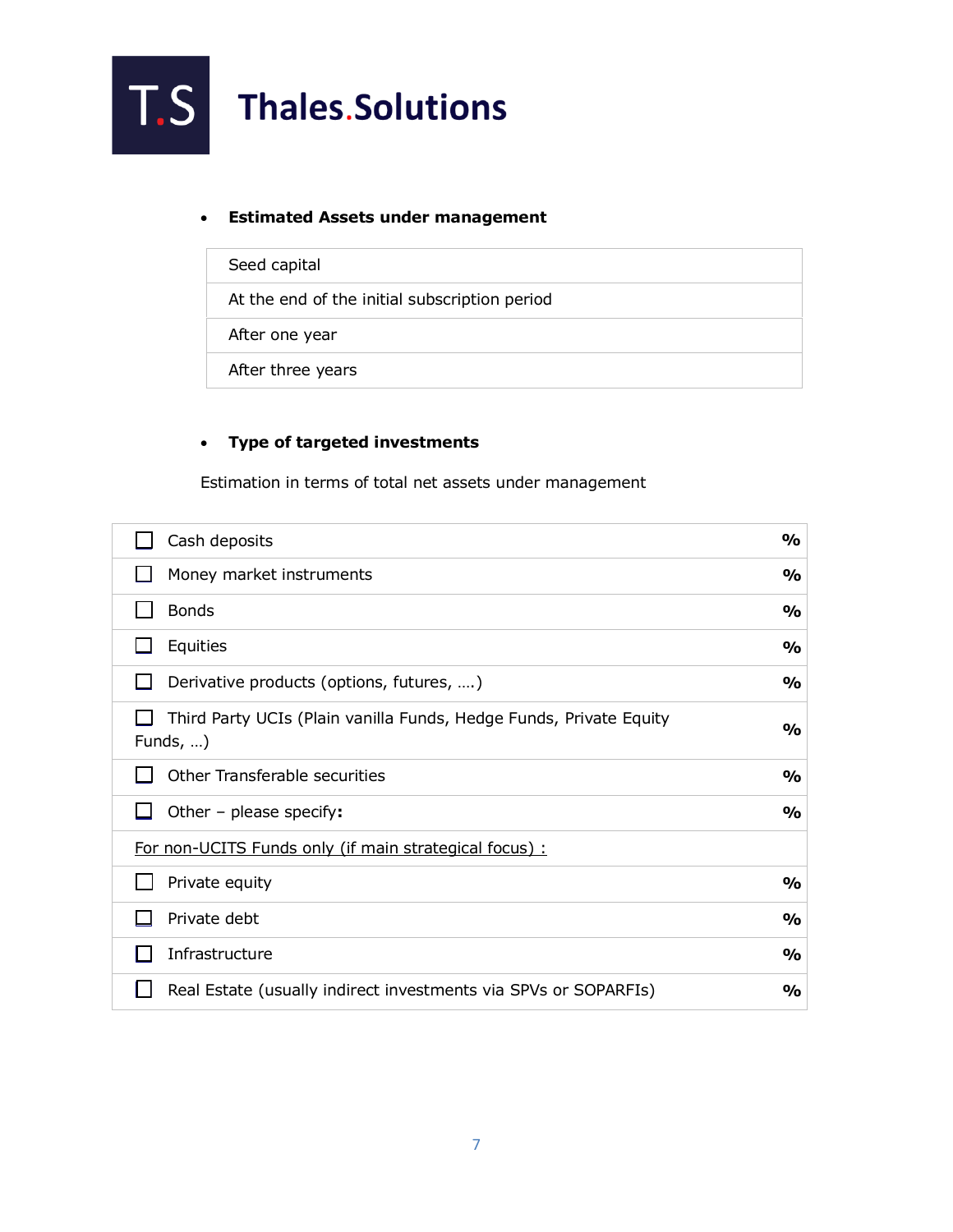

Category of investments

| New investments                                     | $\mathbf{O}_\mathbf{O}$ |
|-----------------------------------------------------|-------------------------|
| $\Box$ Contribution in kind of existing investments | $\mathbf{O}_\mathbf{O}$ |

#### • **Geographical sector**

Estimation in terms of total net assets under management

| Main OECD countries (Europe, USD, CAN, HK, Japan,) | $\frac{9}{0}$         |
|----------------------------------------------------|-----------------------|
| Eastern Europe                                     | $\frac{9}{6}$         |
| Central / South America                            | $\frac{9}{0}$         |
| Asia                                               | $\frac{9}{6}$         |
| Other - please specify : (Please type here)        | $\gamma$ <sub>o</sub> |

#### • **Portfolio description**

| Estimated number of holdings in the portfolio                                           |
|-----------------------------------------------------------------------------------------|
| Estimated number of portfolio transactions per year<br>(purchase / sale)                |
| Prices available on a traditional pricing system<br>(Telekurs, Reuters, Bloomberg, etc) |

| Hedging techniques                       |
|------------------------------------------|
| Short sales                              |
| Securities lending                       |
| Leverage for further investment purposes |
| Bridge-financing solutions               |